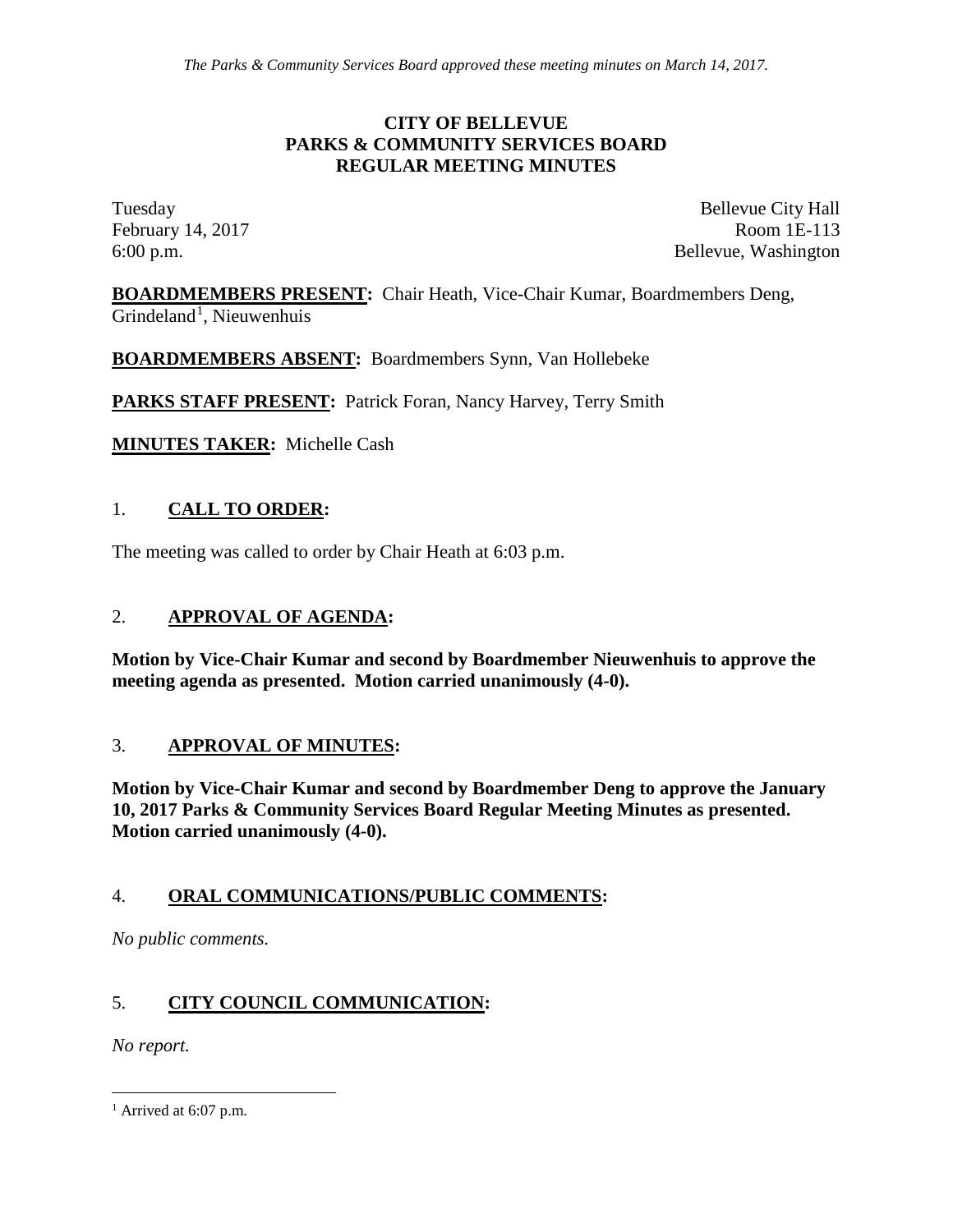### 6. **DIRECTOR'S REPORT:**

*No report.*

# 7. **BOARD COMMUNICATIONS:**

Boardmember Deng reported that she recently attended the Bellevue Youth Theatre Foundation Benefit Auction. The event and performance of *Songstruck* were enjoyed.

# 8. **CHAIR COMMUNICATION & DISCUSSION:**

*No report.*

### 9. **DISCUSSION/ACTION ITEMS:**

#### A. Grand Connection/Wilburton Initiative CAC Report

Vice-Chair Kumar encouraged Boardmembers to complete the survey on the Wilburton commercial area's future. This information will help the planners and the Community Advisory Council with future visioning. In addition, Vice-Chair Kumar noted that there will be a walking tour of the Grand Connection area on February 18, 2017. Boardmembers are encouraged to attend.

#### B. Park Board Development/Retreat/Retreat Discussion Continuation

Boardmembers reviewed the draft Bylaws that were prepared at the Board retreat. They also reviewed both Boardmember Synn's and Van Hollebeke's written comments that were submitted regarding the draft Bylaws. Boardmembers agreed that a subcommittee, consisting of Boardmembers Grindeland and Synn, should be formed to finalize the Bylaws. The following Bylaw edits/comments were discussed:

- Page 1, Paragraph 1: after "Parks & Community Services Board" add "(hereafter known as 'The Board')." Then, all references to the Board should be changed in the document.
- Page 1, Article 1, Paragraphs 2 and 3: these should be consistent with Ordinance 6241 (see 3.62.050).
- Page 1, Article 1, Paragraph 3: include the proposed grammatical edits.
- Page 1, Article 1, Paragraph 4 and Sub-items: include the proposed grammatical edits; however, further clarification is needed regarding the Board's authority or responsibility related to Item A.
- Page 2, Article II, Item A.1: since the Board does not appoint their own Boardmembers, this item should be stricken from the Bylaws.
- Page 2, Article II, Item A.3: should be stricken from the Bylaws.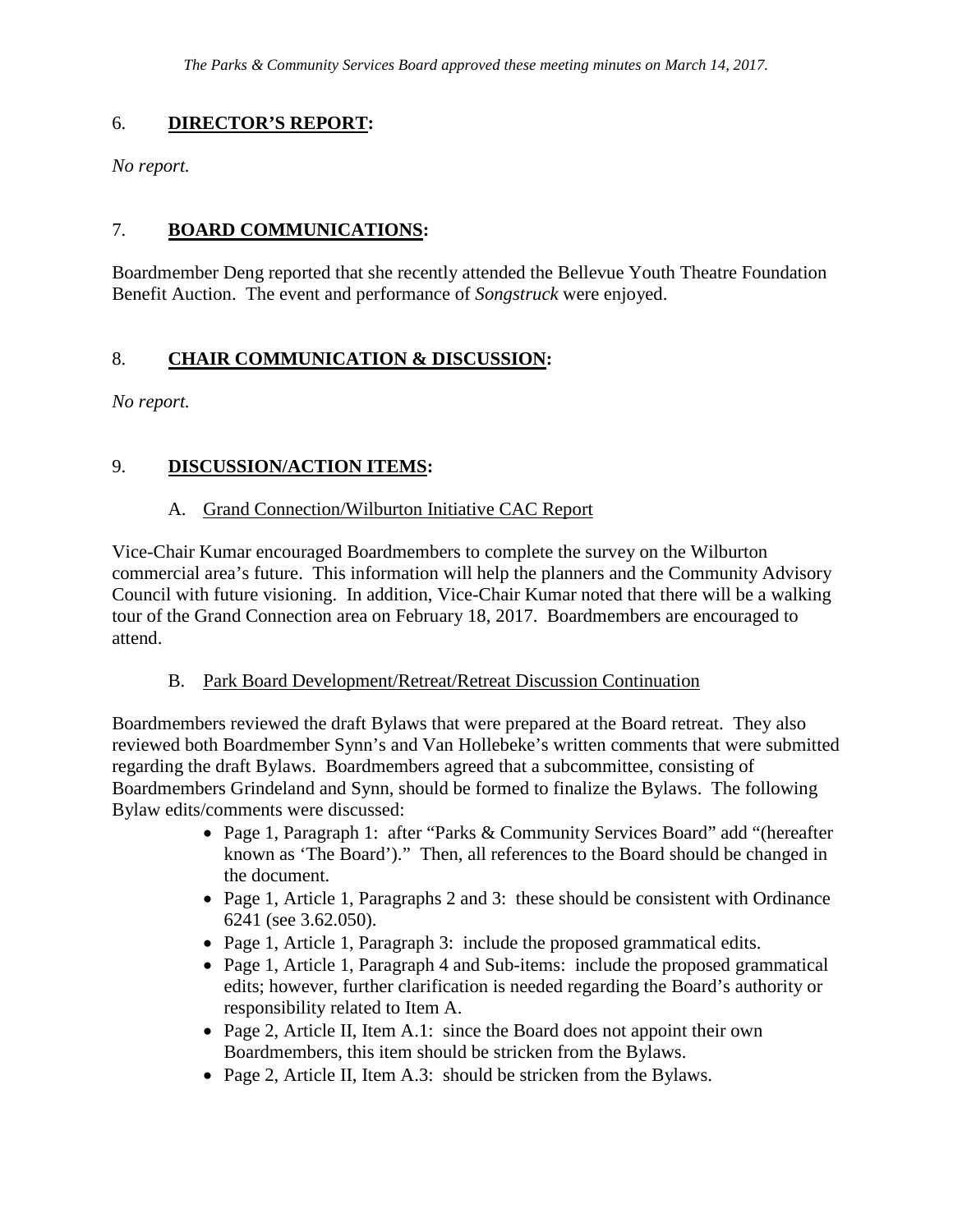- Page 2, Article II, Item B: need clarification regarding the timing of electing Officers.
- Page 2, Article II, Item D: delete the proposed edits.
- Page 2, Article II, Item E: need clarification regarding this item.
- Page 2, Article II, Item G: remove this item, since it is already stated in Ordinance 6241.
- Page 3, Article II, Item H: the proposed edits are redundant.
- Page 3, Article II, Item I: item should be stricken from the Bylaws.
- Page 3, Article III: no changes discussed.
- Page 4, Article IV, Items A and B: items should be stricken from the Bylaws.
- Page 4, Article V, Item F, second sentence should read: "Any member anticipating absence from an official meeting should notify the Chair or Vice-Chair or and Board staff in advance."
- Page 4, Article V, Item F, third sentence: need clarity as to who can grant an excused absence.
- Page 4, Article V, Item G: item should be stricken from the Bylaws, since it is already stated in Ordinance 6241. If not stricken, need clarification regarding how many times per year—is it per calendar year?
- Page 5, Article VI, Item D: need to add verbiage noting that these items are guidelines (i.e., the Board wants discretion to alter if necessary).
- Page 5, Article VI, Item 4 and Article VII: need clear direction on Oral Communications and expectations. The internal process should be written. Is dialogue allowed?
- Page 7, Article VIII: no changes discussed.
- Page 7, Article IX, Item E: need clarification if this is consistent with the City's policy.
- Page 8, Article X: no changes discussed.
- Page 8, Article XI: no changes discussed.
- Page 8, Article XII: no changes discussed.
- Page 8, Article XIII: correct typo in title.
- Page 9, Article XIV: no changes discussed.
- Page 9, Article XV: no changes discussed.
- Page 10, Article XVI: no changes discussed.
- Page 10, Article XVII: no changes discussed.

In addition to the items noted above, Boardmembers Synn and Grindeland will contact Boardmember Van Hollebeke to incorporate his edits/changes to the Bylaws. A revised draft of the Bylaws will be provided at the March Board meeting.

Boardmembers also reviewed the Parks & Community Services Board Agenda Items Planning 2017-2018 spreadsheet. Boardmembers suggested that 2-4 meetings each year be held at off-site locations. In addition, a work session will be utilized at the discretion of the Board Chair or Vice-Chair.